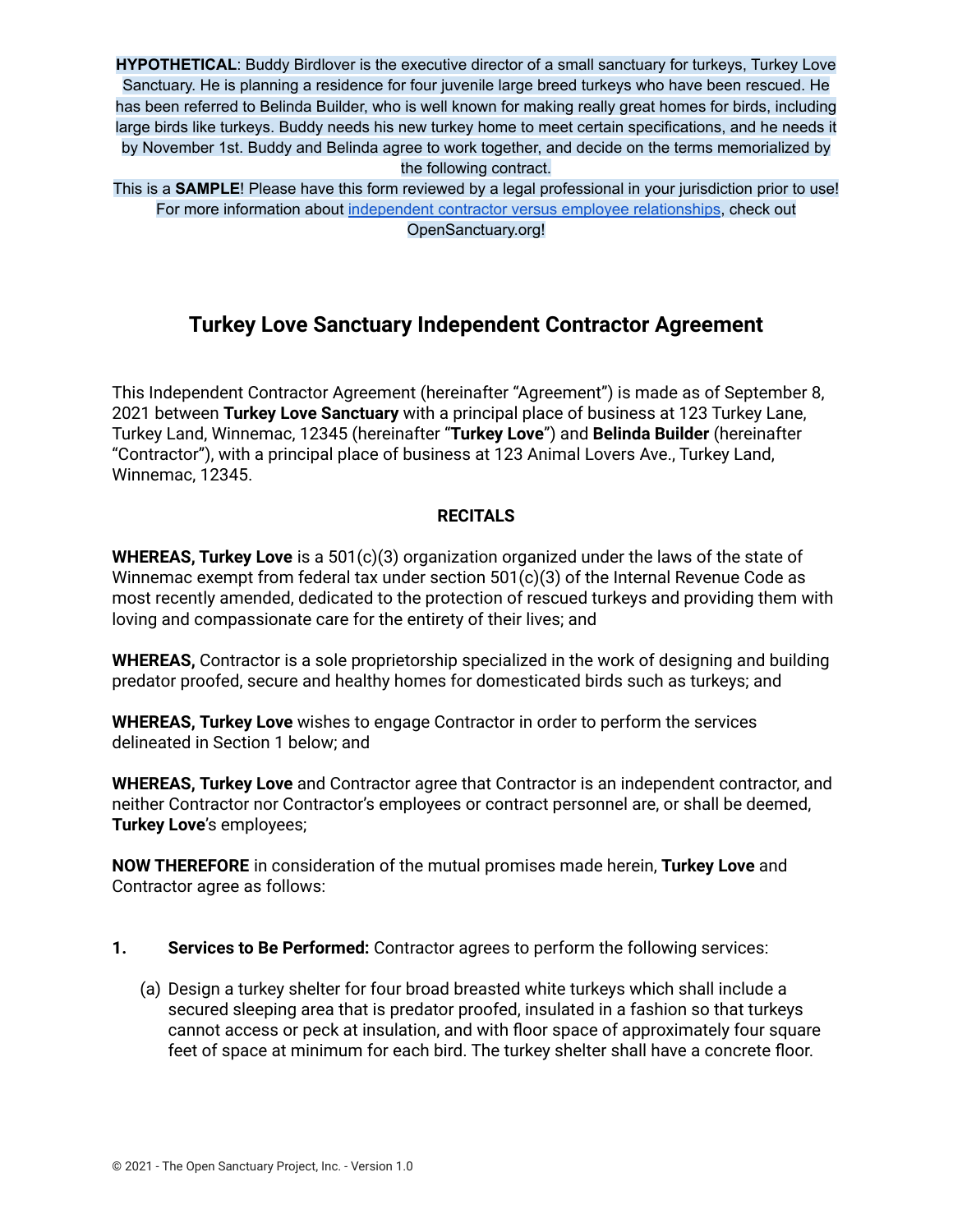- (b) Design an accompanying turkey run which is predator proofed, covered with either overhead roofing or avian netting, and allows sixteen square feet of space at minimum for each bird.
- (c) Design predator proofing for both the shelter and run that shall include buried hardware cloth boundaries, and metal reinforcement for the shelter walls and roof.
- (d) Design nesting boxes that can accommodate the turkey residents within the shelter space.
- (e) Submit proposed design and materials list to **Turkey Love** for written approval.
- (f) Once written approval of the designs and the materials list is received from **Turkey Love**, construct and build the design on a site to be approved by **Turkey Love**.

**2. Payment:** In consideration for the services to be performed by Contractor, **Turkey Love** agrees to pay Contractor at the following rates:

- (a) Five Hundred (\$500.00) Winnebucks upon completion of a design approved by **Turkey Love** in writing.
- (b) One Thousand (\$1000.00) Winnebucks upon completion of the construction of the turkey shelter and run.

Contractor shall be paid within a reasonable time after Contractor submits an invoice to **Turkey Love**. The invoice should include the following:

- An invoice number;
- The dates covered by the invoice:
- And a summary of the work/hours spent performed in that time period.

**3. Expenses:** Contractor shall be responsible for all expenses incurred while performing services under this Agreement, including material costs. This also includes automobile, truck, and other travel expenses; vehicle maintenance and repair costs; vehicle and other license fees and permits; insurance premiums; road, fuel, and other taxes; fines; radio, pager, or cell phone expenses; meals; and all salary, expenses, and other compensation paid to employees or contract personnel the Contractor hires to complete the work under this Agreement.

**4. Deadline.** Work shall be completed by November 1, 2021.

**5. Vehicles and Equipment:** Contractor will furnish all vehicles, equipment, tools, and materials used to provide the services required by this Agreement. **Turkey Love** will not require Contractor to rent or purchase any equipment, product, or service as a condition of entering into this Agreement.

**6. Independent Contractor Status:** Contractor is an independent contractor, and neither Contractor nor Contractor's employees or contract personnel are, or shall be deemed, **Turkey Love**'s employees. In its capacity as an independent contractor, Contractor agrees and represents, and **Turkey Love** agrees, as follows:

 $\mathcal{V}$  Contractor has the right to perform services for others during the term of this Agreement.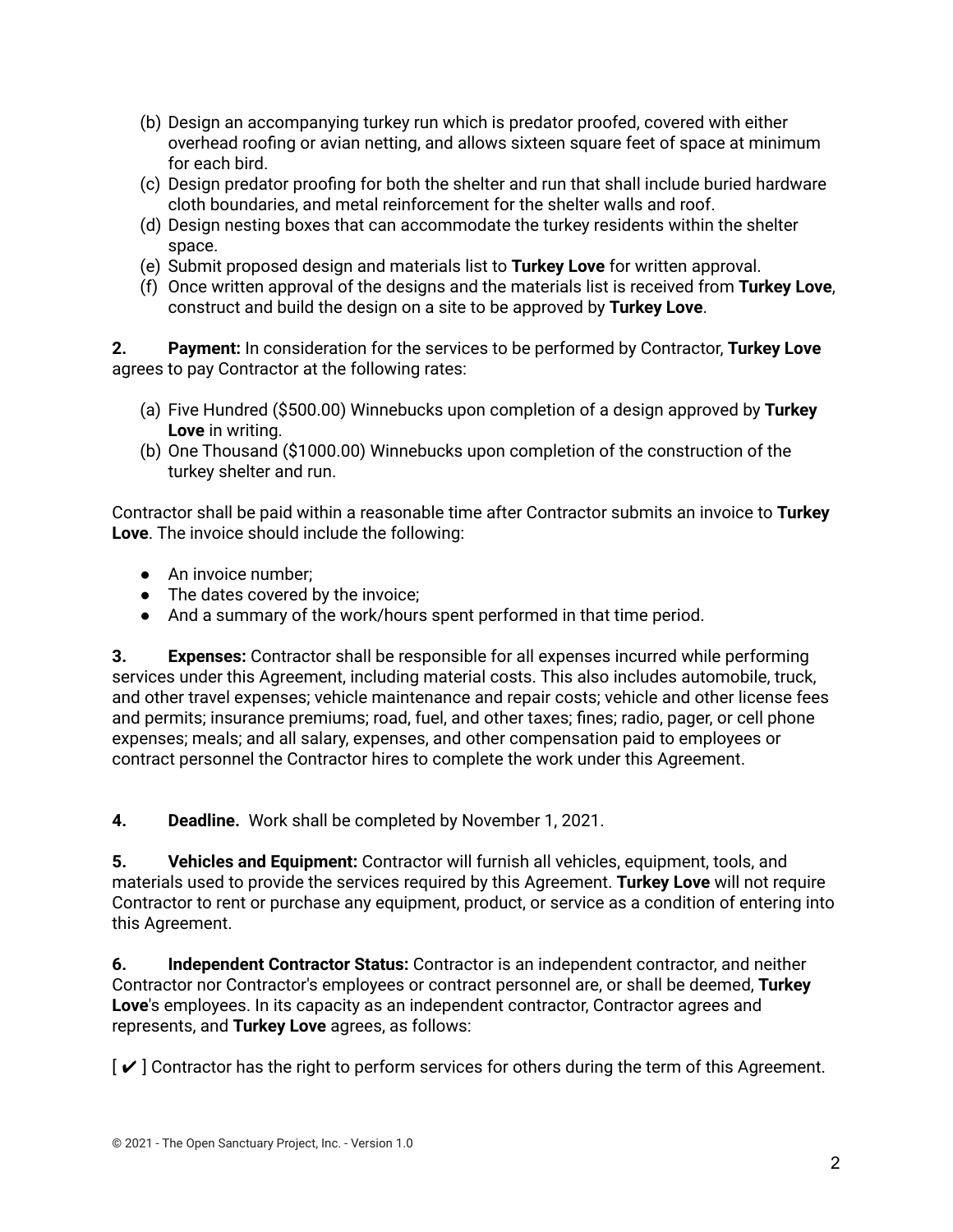$\lceil \boldsymbol{\checkmark} \rceil$  Contractor has the sole right to control and direct the means, manner, and method by which the services required by this Agreement will be performed. Contractor shall select the routes taken, starting and quitting times, days of work, and order the work is performed.

 $\lceil \boldsymbol{\checkmark} \rceil$  Contractor has the right to hire assistants as subcontractors or to use employees to provide the services required by this Agreement.

[ ✔ ] Neither Contractor nor Contractor's employees or contract personnel shall be required to wear any uniforms provided by **Turkey Love.**

 $\mathcal{V}$  The services required by this Agreement shall be performed by Contractor, Contractor's employees, or contract personnel, and **Turkey Love** shall not hire, supervise, or pay any assistants to help Contractor.

[ ✔ ] Neither Contractor nor Contractor's employees or contract personnel shall receive any training from **Turkey Love** in the professional skills necessary to perform the services required by this Agreement.

[ ✔] Neither Contractor nor Contractor's employees or contract personnel shall be required by **Turkey Love** to devote full time to the performance of the services required by this Agreement.

**7. Business Licenses, Permits, and Certificates:** Contractor represents and warrants that Contractor and Contractor's employees and contract personnel will comply with all federal, state, and local laws requiring drivers and other licenses, business permits, and certificates required to carry out the services to be performed under this Agreement.

### **8. State and Federal Taxes: Turkey Love** will **not**:

- Withhold FICA (Social Security and Medicare taxes) from Contractor's payments or make FICA payments on Contractor's behalf;
- make state or federal unemployment compensation contributions on Contractor's behalf, or;
- Withhold state or federal income tax from Contractor's payments.

Contractor shall pay all taxes incurred while performing services under this Agreement including all applicable income taxes and, if Contractor is not a corporation, self-employment (Social Security) taxes. Upon demand, Contractor shall provide **Turkey Love** with proof that such payments have been made.

**9. Fringe Benefits:** Contractor understands that neither Contractor nor Contractor's employees or contract personnel are eligible to participate in any employee pension, health, vacation pay, sick pay, or other fringe benefit plan of **Turkey Love.**

**10. Unemployment Compensation: Turkey Love** shall make **NO** state or federal unemployment compensation payments on behalf of Contractor or Contractor's employees or contract personnel. Contractor will not be entitled to these benefits in connection with work performed under this Agreement.

**11. Workers' Compensation: Turkey Love** shall **NOT** obtain workers' compensation insurance on behalf of Contractor or Contractor's employees. If Contractor hires employees to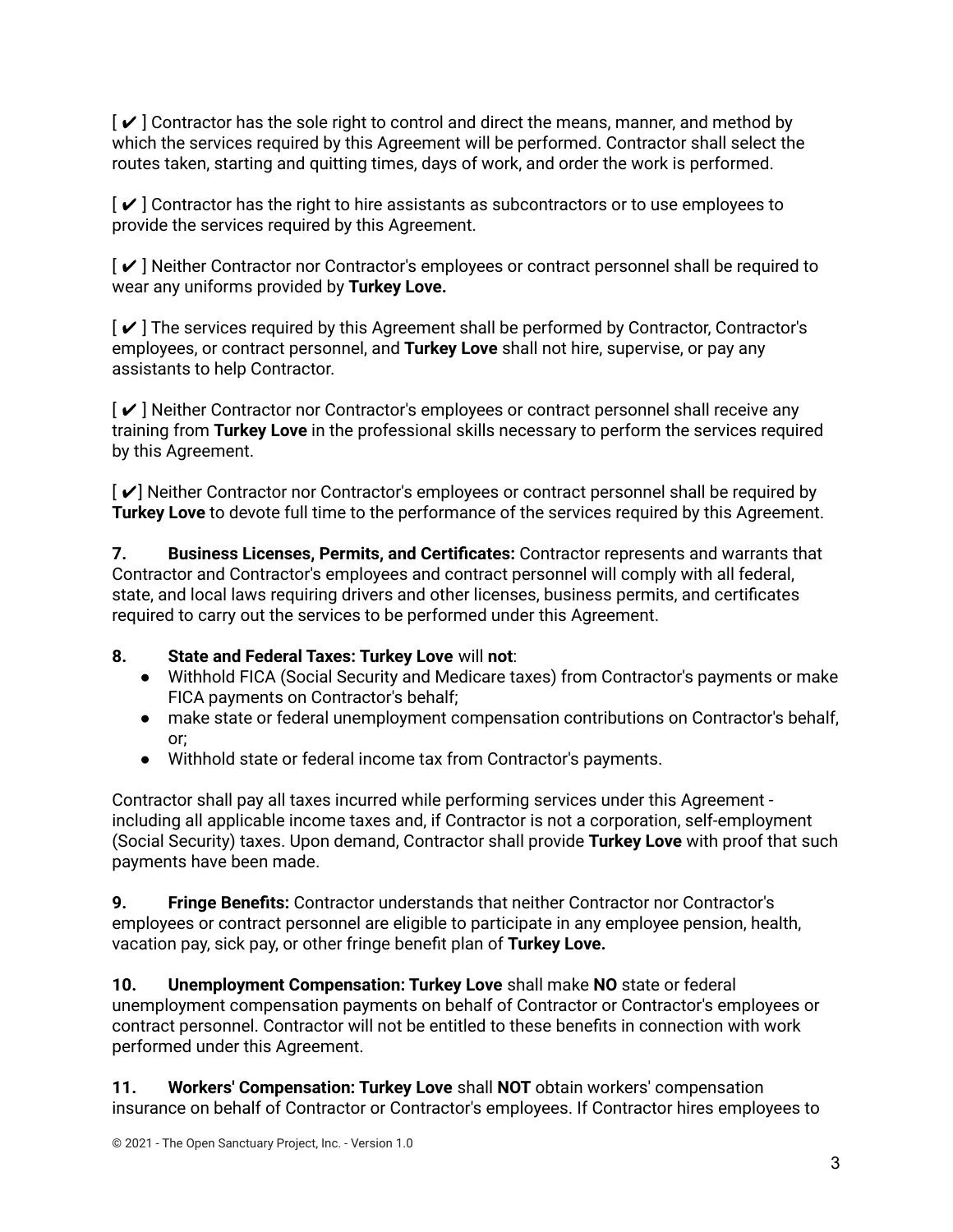perform any work under this Agreement, Contractor will cover them with workers' compensation insurance to the extent required by law and provide **Turkey Love** with a certificate of workers' compensation insurance before the employees begin the work.

**12. Insurance: Turkey Love** shall **NOT** provide insurance coverage of any kind for Contractor or Contractor's employees or contract personnel. Contractor shall obtain the following insurance coverage and maintain it during the entire term of this Agreement:

# **[Check all that apply.]**

 $\mathcal{V}$  Automobile liability insurance for each vehicle used in the performance of this Agreement -- including owned, non-owned (for example, owned by Contractor's employees), leased, or hired vehicles -- in the minimum amount of  $S_{\text{max}}$  combined single limit per occurrence for bodily injury and property damage.

 $\mathcal{V}$  Comprehensive or commercial general liability insurance coverage in the minimum amount of  $\frac{\mathcal{S}_{\text{max}}}{\mathcal{S}_{\text{max}}}$  combined single limit, including coverage for bodily injury, personal injury, broad form property damage, contractual liability, and cross-liability.

Before commencing any work, Contractor shall provide **Turkey Love** with proof of this insurance and with proof that **Turkey Love** has been made an additional insured under the policies.

**13. Indemnification:** Contractor shall indemnify and hold **Turkey Love** harmless from any loss or liability arising from performing services under this Agreement.

**14. Term of Agreement:** This agreement will become effective when signed by both parties and will terminate on the earlier of:

- The date Contractor completes the services required by this Agreement, November 1st, 2021 or;
- The date either party terminates the Agreement as provided by Section 15 below.

**15. Terminating the Agreement:** With reasonable cause, either Turkey Love or Contractor may terminate this Agreement, effective immediately upon giving written notice. Reasonable cause includes:

- A material violation of this Agreement;
- Committing any act exposing the other party to liability to others for personal injury or property damage;
- **OR** either party may terminate this Agreement at any time by giving 7 days' written notice to the other party of the intent to terminate.

**16. Exclusive Agreement:** This constitutes the entire Agreement between Contractor and **Turkey Love**.

**17. Modifying the Agreement:** This Agreement may be modified only by a writing signed by authorized representatives of both parties.

**18. Resolving Disputes:** If a dispute arises under this Agreement, any party may take the matter to the relevant court of law located in Winnemac County, Winnemac.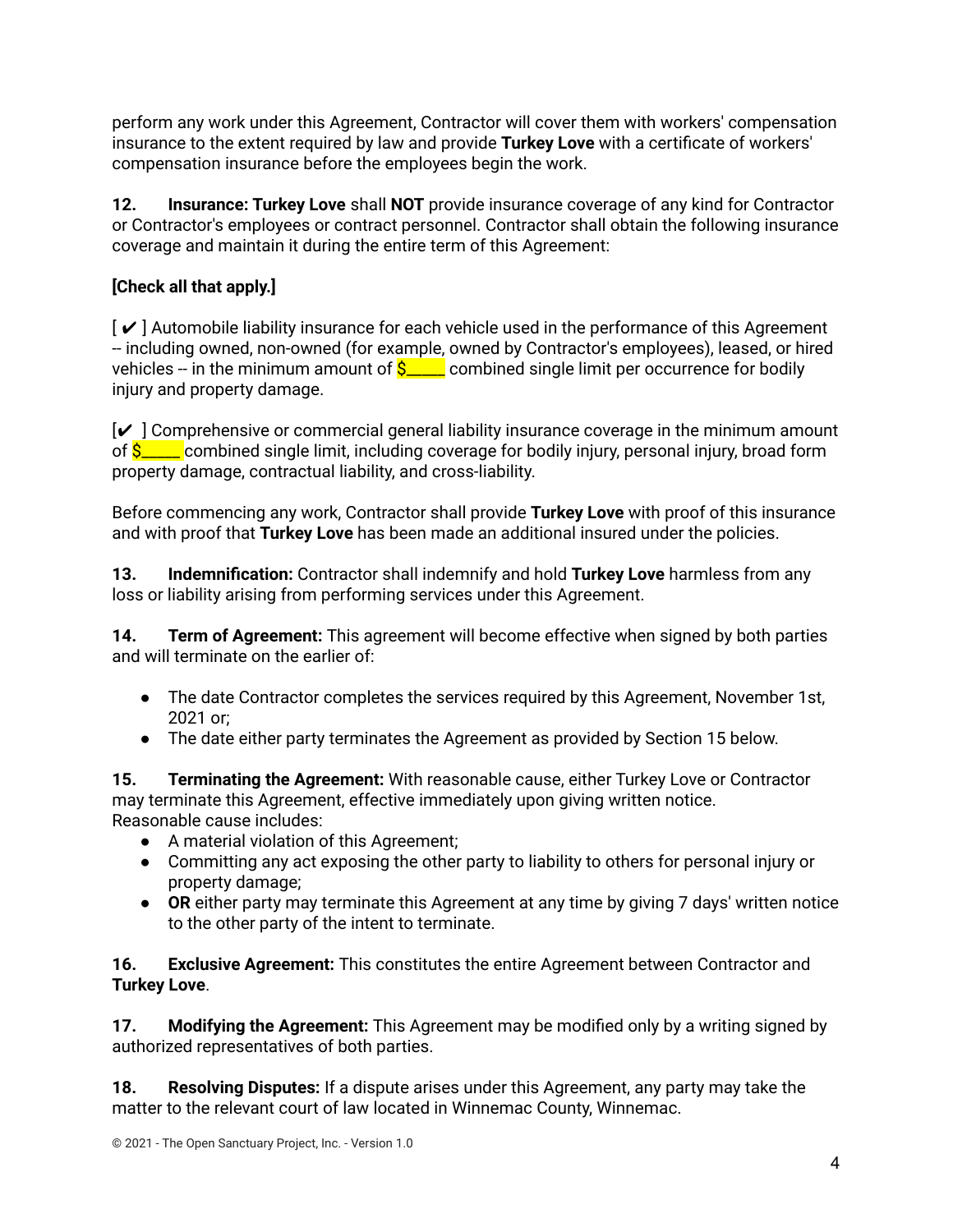**19. Confidentiality:** Contractor acknowledges that it may be necessary for **Turkey Love** to disclose certain confidential and proprietary information to Contractor in order for Contractor to perform duties under this Agreement. Contractor acknowledges that disclosure to a third party or misuse of this proprietary or confidential information would irreparably harm **Turkey Love.**

Accordingly, Contractor will not disclose or use, either during or after the term of this Agreement, any proprietary or confidential information of **Turkey Love** without **Turkey Love**'s prior written permission except to the extent necessary to perform services on **Turkey Love**'s behalf.

Confidential and proprietary information includes:

- The written, printed, graphic, or electronically recorded materials furnished by **Turkey Love** for Contractor to use;
- Any written or tangible information stamped "confidential," "proprietary," or with a similar legend, or any information that **Turkey Love** makes reasonable efforts to maintain as confidential;
- Strategic, business or marketing plans or strategies, customer and vendor lists, operating procedures, trade secrets, design formulas, know-how and processes, computer programs and inventories, discoveries, and improvements of any kind, sales projections, and pricing information;
- Information belonging to customers and suppliers of **Turkey Love** about whom Contractor gained knowledge as a result of Contractor's services to **Turkey Love**.

Upon termination of Contractor's services to **Turkey Love,** or at **Turkey Love**'s request, Contractor shall deliver to **Turkey Love** all materials in Contractor's possession relating to **Turkey Love**'s work. Contractor acknowledges that any breach or threatened breach of Clause 19 of this Agreement will result in irreparable harm to **Turkey Love** for which damages would be an inadequate remedy. Therefore, **Turkey Love** shall be entitled to equitable relief, including an injunction, in the event of such breach or threatened breach of Clause 19 of this Agreement. Such equitable relief shall be in addition to **Turkey Love**'s rights and remedies otherwise available at law.

### **20. Work Product and Associated Proprietary Information:**

- (a) The product of all work performed under this Agreement ("Work Product"), including without limitation all notes, reports, documentation, drawings, computer programs, inventions, creations, works, devices, models, work-in-progress and deliverables will be the sole property of **Turkey Love**, and Contractor hereby assigns to **Turkey Love** all right, title and interest therein, including but not limited to all audio visual, literary, moral rights and other copyrights, patent rights, trade secret rights and other proprietary rights therein. Contractor retains no right to use the Work Product and agrees not to challenge the validity of **Turkey Love**'s ownership in the Work Product.
- (b) Contractor hereby assigns to **Turkey Love** all right, title, and interest in any and all photographic images and videos or audio recordings made by **Turkey Love** during Contractor's work for them, including, but not limited to, any royalties, proceeds, or other benefits derived from such photographs or recordings.